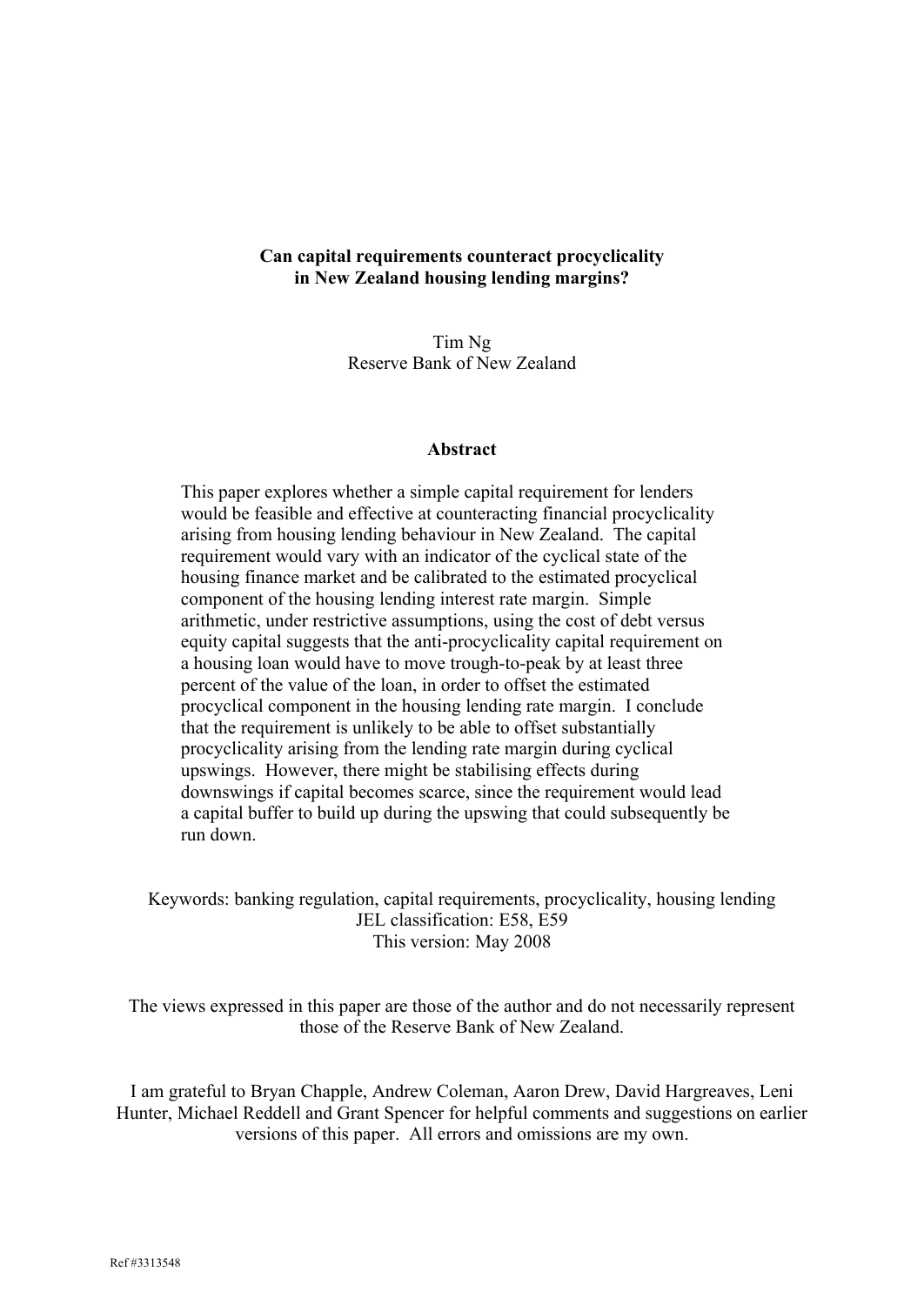# **A. INTRODUCTION**

Economists have long been interested in the interaction between financial intermediaries and the business cycle. Theoretically and empirically, the notion is now uncontroversial that lending activity is 'procyclical', in that it tends to propagate and amplify shocks to aggregate output, and is thus an active and destabilising contributor to the business cycle.

The explanations for procyclicality include the following. A 'financial accelerator' may operate such that a lender makes credit cheaper relative to a borrower's internal funding sources (i.e. the external finance premium falls) when the lender observes improvements in the borrower's financial condition or infers them from improvements in general economic conditions (Bernanke and Gertler, 1989). The value of collateral may move with the cycle, enabling a greater quantity of collateralised borrowing (Kiyotaki and Moore, 1997). Bank managers operating under incentives biased towards short-term performance may exhibit herding behaviour (Rajan, 1994). Lenders may relax credit standards to chase market share when a boom state increases the quantity of new borrowers (Dell'Ariccia and Marquez, 2006). Prudential capital and other regulatory constraints may inadvertently relax during upswings (e.g. Goodhart, 2005b; Gordy and Howells, 2006). And finally, financial distress, or the fear of imminent financial distress, may lead to lending curtailment due to incapacity (e.g. Goodhart, 2005a).

This paper looks at whether, in New Zealand, a simple capital requirement on housing lending (that is, lending secured on residential property) might dampen procyclicality arising from this source, and thus reduce its destabilising influence on the business cycle. If successful, the capital requirement would make monetary policy's job of cycle stabilisation easier, in that the necessary response of official interest rates to output shocks would be smaller.<sup>1</sup> The focus on housing lending reflects the important role of housing market dynamics in New Zealand's business cycle, and of housing lending exposures on New Zealand lenders' balance sheets (see Hodgetts *et al*. (2006) and Reserve Bank of New Zealand (2007a), and references therein).

The rest of the paper proceeds as follows. Section B notes the broad characteristics of housing and housing finance markets and household expenditure in New Zealand. Section C briefly reviews the literature on the idea of regulating lending for cyclical stabilisation purposes. Section D looks at how a simple capital requirement on housing lending could be implemented in an attempt to offset the estimated procyclical component of housing lending margins. Section E discusses how feasible such a requirement might be, and its likely effectiveness in terms of offsetting procyclicality in lending margins. Section F concludes.

# **B. THE HOUSING MARKET, HOUSING FINANCE AND THE BUSINESS CYCLE IN NEW ZEALAND**

Figures 1 and 2 show the strong co-movement of house prices, housing lending and household expenditure in New Zealand<sup>2</sup>. This experience is common to many other

<sup>&</sup>lt;sup>1</sup> The efficiency costs of financial procyclicality support regulatory measures to correct that procyclicality. Going further, one could contemplate using capital requirements to amplify the impact of official interest rates on lending rates (that is, to more than offset procyclicality and use capital requirements as, in effect, an additional or supplementary monetary policy instrument). This paper does not explore that possibility, as it would introduce complicating considerations of the trade-off of cycle stabilisation against financial sector efficiency.

 $2<sup>2</sup>$  calculated as the sum of private consumption and private residential investment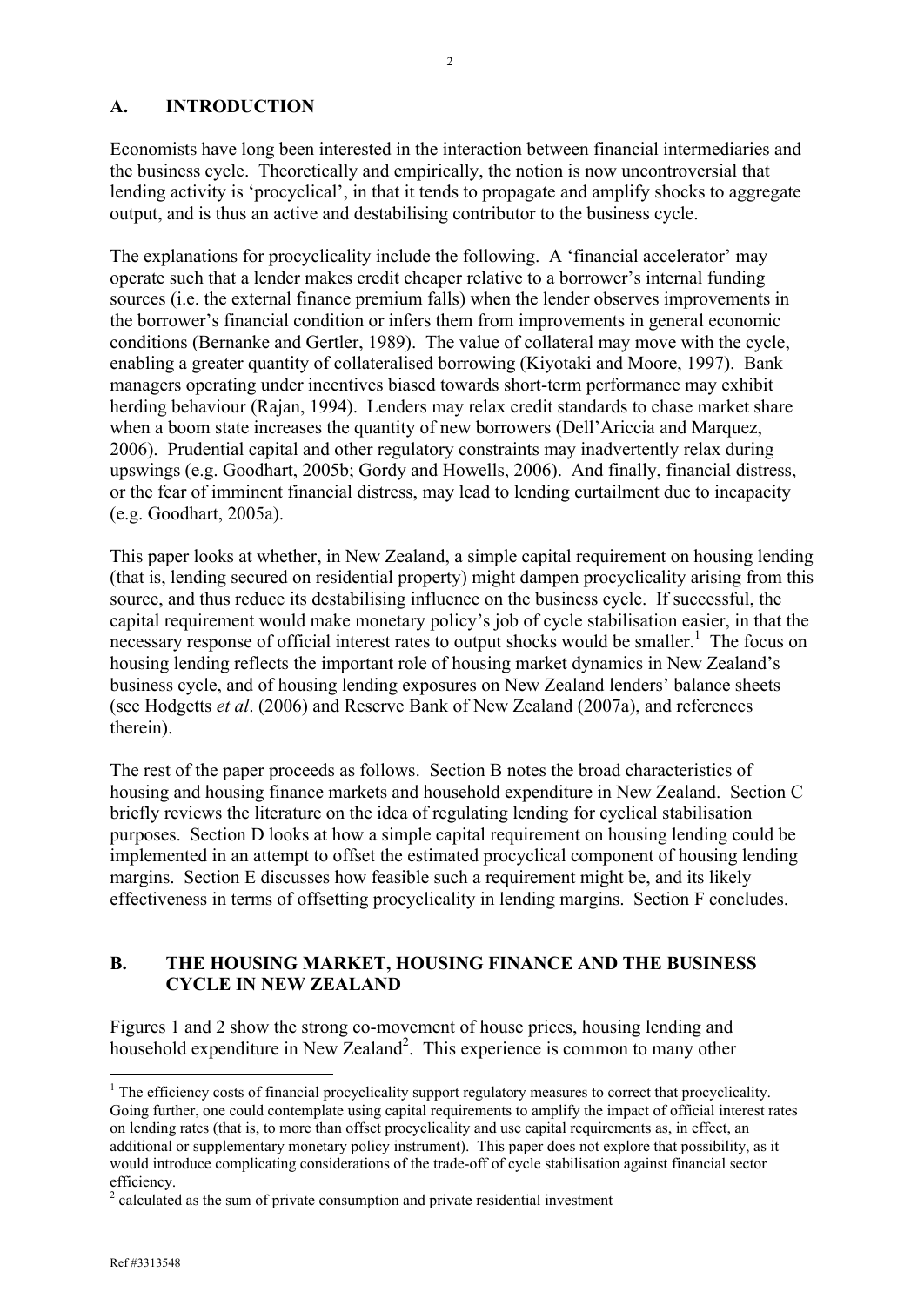developed economies (IMF, 2008). The most obvious theoretical source of procyclicality suggested by this co-movement is housing assets' role as collateral.



**Figure 1**

Sources: Statistics NZ, RBNZ.

**Figure 2 Housing lending and household expenditure growth**



Sources: Quotable Value NZ, Statistics NZ.

Over the sample shown, housing lending has tended to lag slightly both house prices and household expenditure. This lag suggests that lending is not usually a source of shocks to output, though it may still have a role in amplifying output shocks from other sources.

A key question here concerns the degree to which lending volume growth is promoted by procyclical lending behaviour, rather than simply reflecting growth in spending, over the cycle. The intent in this paper is to calculate the movement in capital requirement needed to offset estimated procyclicality in lending margins and to assess the likely effectiveness of the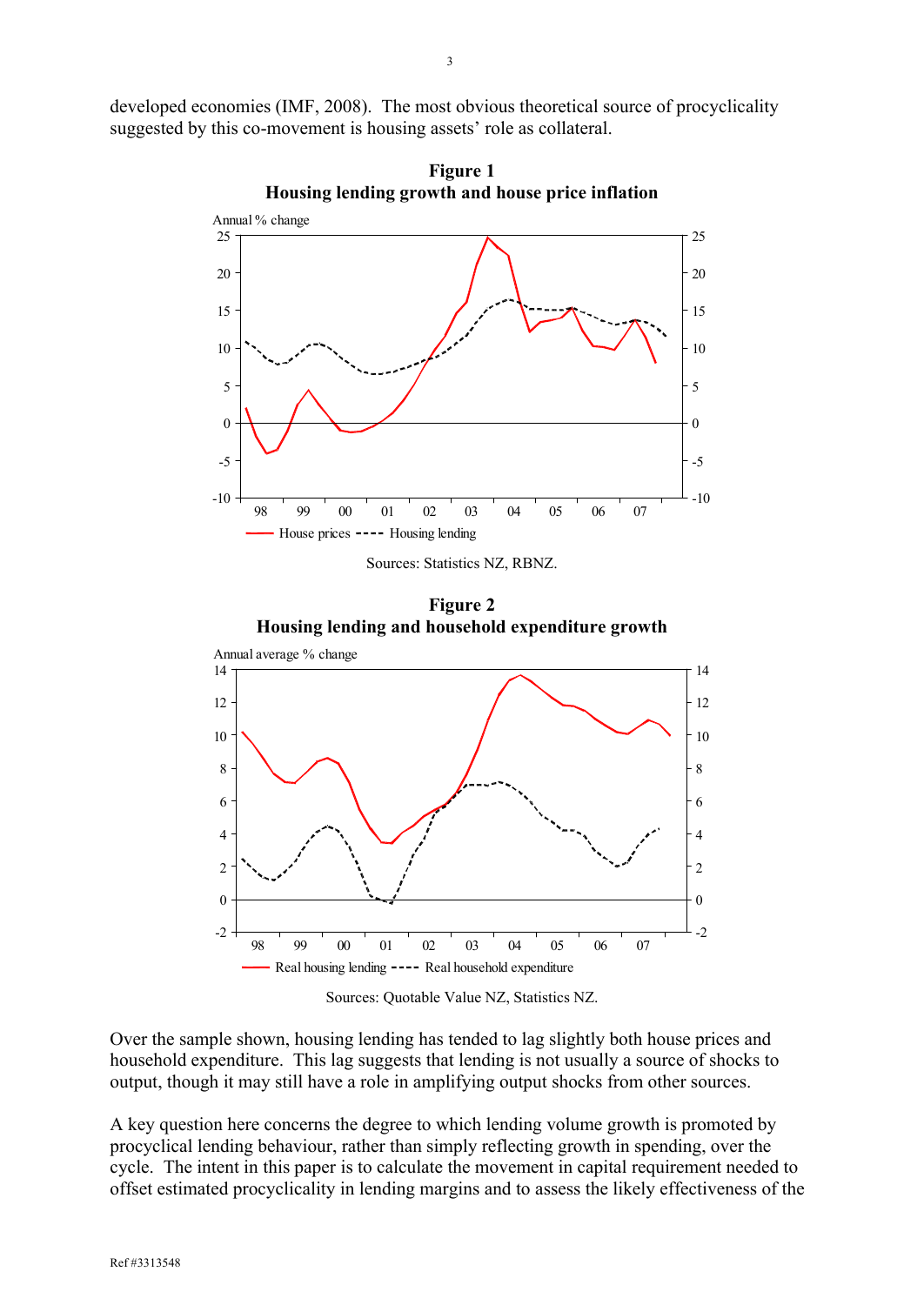requirement for that purpose. The question I do not address is what difference such an offset would make to the movement of lending over the business cycle, and to the business cycle more generally. This question about the price elasticity of lending is important, but outside the scope of this paper.

# **C. REGULATING LENDING FOR CYCLE STABILISATION PURPOSES**

There is little policy-focused research on the potential for the regulation of lending, or of lenders' balance sheets more generally, to assist in stabilising the cycle.<sup>3</sup> The literature is generally at the level of principles. Some potential regulatory approaches aimed at curbing procyclicality in financial activity, aside from capital requirements, include loan-loss provisioning requirements (Jiménez and Saurina, 2005), portfolio composition restrictions (Carmichael and Esho, 2001), constraints on funding behaviour and liquidity management (Grenville, 2006) and caps on high-risk lending (Blackmore *et al.,* 2006, and Reserve Bank of New Zealand, 2007a). Other tools familiar from prudential policy, including moral suasion and disclosure requirements, could also be adapted to take account of cyclical stabilisation objectives. 4

Requiring lenders to hold capital above minimum levels is, of course, already mainstream practice in prudential policy. Recent papers by Borio and Shim (2007) and Goodhart *et al*. (2004), among others, have argued that the prudential capital-setting process should account more explicitly for the impact of procyclical lending behaviour on institutions' risk profiles and on overall systemic stability.This is a step in a similar direction to that explored in the present paper, but for different purposes. Whereas prudential policy is generally motivated by depositor protection and limiting the probability of failure of individual financial institutions, the motivation in the present paper is to stabilise the business cycle.

Having said that, prudential, financial stability and monetary policy considerations align and overlap to a substantial degree.<sup>5</sup> Strong economic growth and inflation pressure often coincide with overheated asset markets and rapid credit growth. A sound and efficient financial system makes monetary policy more effective, and macroeconomic stability reduces the stresses to which the financial system might otherwise be exposed.

In practice, therefore, it might not matter that much which reasons – prudential, financial stability, or cycle stabilisation – are invoked to motivate capital requirements intended to mitigate procyclicality. The present paper takes the approach of calibrating a capital requirement to offset fully procyclicality arising from a particular source, so that that source of business cycle fluctuations would be nullified if the approach were successful. I leave the assessment of the impact of the capital requirement on lenders' risk profiles and other financial stability metrics for future research – though it should suffice to say that the impact would be expected to be beneficial against those measures. The capital requirement proposed here would simply add to prudential capital requirements, so that the risk-sensitivity principle in prudential capital setting would be preserved to some degree.<sup>6</sup>

 $3$  See Fisher and Gai (2005) and Borio and Shim (2007) for surveys.

<sup>&</sup>lt;sup>4</sup> For example, one could imagine a requirement on lenders to disclose information relevant to the measurement of financial procyclicality, such as summary statistics on loan-to-value ratios.

 $<sup>5</sup>$  For discussions of the implications of blending these policy perspectives together, see Fisher and Gai (2005)</sup> and Hunter (2008).

<sup>&</sup>lt;sup>6</sup> The requirement could be made more complicated by making it multiply, rather than add to, prudential capital requirements, or otherwise making it sensitive to the risk characteristics of particular loans. This would disturb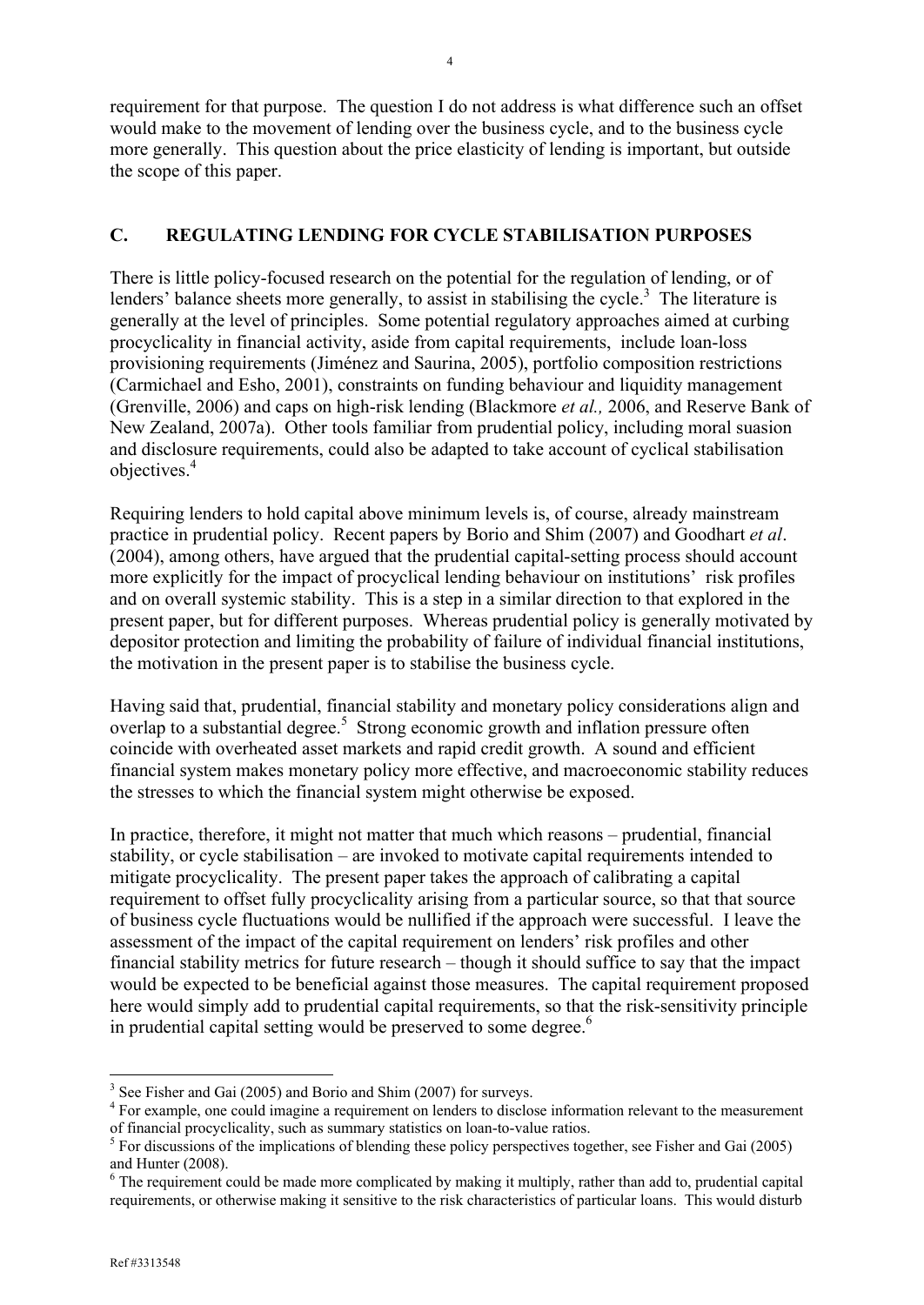### **D. A SIMPLE ANTI-PROCYCLICALITY CAPITAL REQUIREMENT**

This section steps through the two elements needed to construct a capital requirement to counteract procyclicality in housing lending margins. First, I estimate the procyclical component of lending margins using an indicator of overheating in the housing finance market. Then, I calculate the scaling of the cyclical variation in the capital requirement needed to offset the estimated procyclicality.

### **D.1. Measuring procyclicality in New Zealand housing lending margins**

There has been little empirical study of financial procyclicality in New Zealand.<sup>7</sup> However, behaviour during New Zealand's most recent period of cyclical strength, from roughly 2002 to 2007, is suggestive. Figure 3 shows that during this period, the margin of the two-year fixed-rate mortgage rate over the two-year swap rate (the benchmark rate in New Zealand for two-year bank funding up until the last two or three quarters of the sample $\delta$ ) dropped noticeably in 2004-05, by around 20-30 basis points. This was at a time when the economy and housing market had reached substantial levels of stretch, and reports of a "mortgage war" were widespread (e.g. Bennett, 2006) – conditions suggestive of lending procyclicality in full swing.





The highly competitive atmosphere of this period most likely reflected the high levels of activity in the New Zealand housing market, and more generalised business cycle strength, at that time. The number of house sales in New Zealand has for many years strongly followed the business cycle up and down. Figure 4 shows a scatter plot of the lending margin shown in Figure 3 against the number of house sales lagged by one year (the lag that fit best, and which

less risk-sensitivities of capital requirements on subclasses of housing loans. Such complications are not necessary for the demonstration of the basic logic of this paper.

<sup>&</sup>lt;sup>7</sup> Craig *et al.*'s (2006) study includes New Zealand in a sample of eleven countries.

<sup>&</sup>lt;sup>8</sup> Since the global credit market disruption began in the second half of 2007, the swap rate has been a less satisfactory measure of the typical marginal rate paid by banks for term funding. Prior to the disruption, swap rates would typically track below funding rates for the same term by less than 10 basis points; since the disruption, that margin has varied between 20 and 150 basis points as term funding and other major credit markets (such as commercial paper) have become markedly tighter.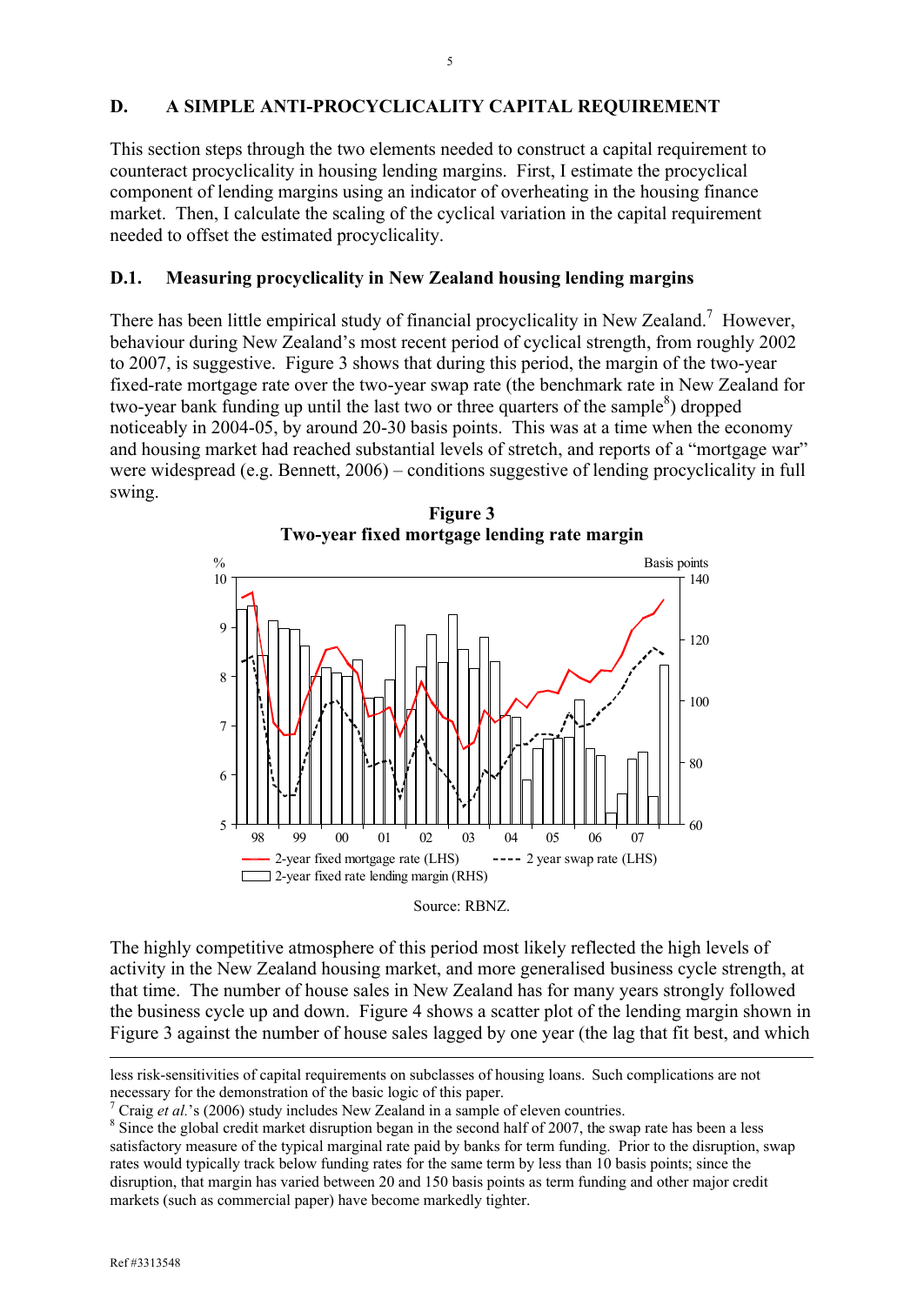probably reflects that bank lending managers take a while to respond to evidence on the state of the housing market). A downward sloping relationship is evident over the sample period shown, suggesting prima facie that there is a procyclical relationship between lending margins and conditions in the housing market.<sup>9</sup>





Sources: Real Estate Institute of New Zealand, RBNZ.

In order to operationalise an anti-procyclicality capital requirement, one would need a betterfounded and more defensible indicator than house sales of the state of the housing finance market. Here, I take the approach of Borio and Lowe (2004) who estimate 'overheating' indicators based on the predictive content for banking crises of credit growth and asset price inflation. I adapt this idea on the assumption that these overheating conditions are also likely to exist if financial procyclicality is making a large contribution to a cyclical upswing.

Borio and Lowe construct measures of excess credit growth and excess departures of asset prices from equilibrium by de-trending with the Hodrick-Prescott filter and a smoothing parameter of 400000. Figures 5 and 6 show these measures of excess in the ratio of real housing lending to real GDP, and in real house prices.

 $9^9$  The correlation between the two series over the sample period is  $-0.5$ .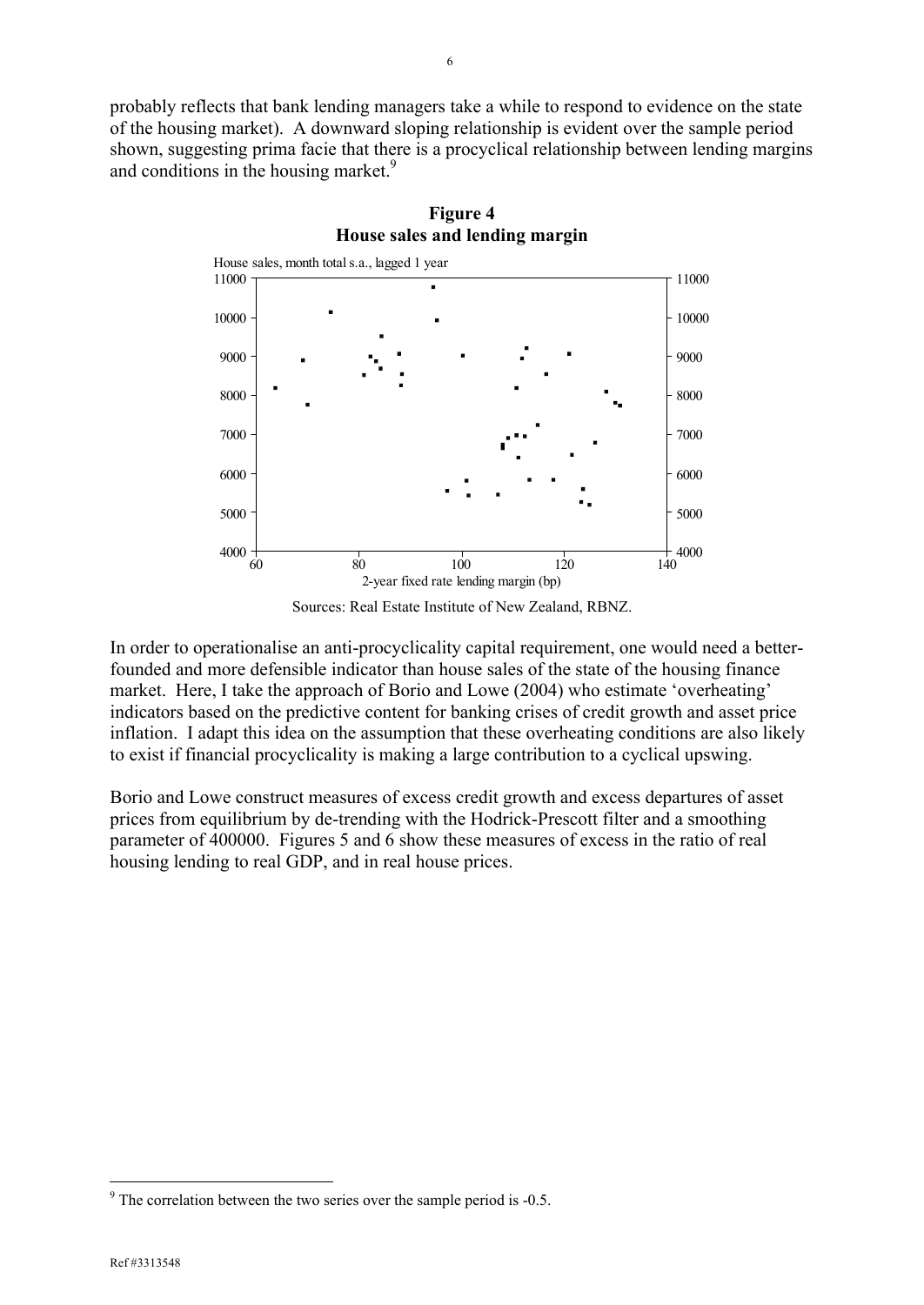

**Figure 5 Excess housing lending**

Sources: Statistics New Zealand, RBNZ.

**Figure 6 House price overvaluation**



Sources: Quotable Value New Zealand, Statistics New Zealand, author's calculations.

As noted above, Borio and Lowe's indicators are intended to maximise predictive ability for banking crises, rather than for output and inflation, which are more directly relevant for cycle stabilisation purposes. Though Figures 7 and 8 suggest that there is some co-movement between the indicators of excess and inflation and excess household expenditure, different approaches to de-trending might well improve the match. In particular, Borio and Lowe's choice of smoothing parameter (400,000) is very large compared to the 1600 typically used for business cycle analysis on quarterly data, reflecting that banking crises are less frequent events than cyclical fluctuations. Also, an obvious item of further work on the practicability of this kind of indicator would be to test the sensitivity of endpoint estimates to additions of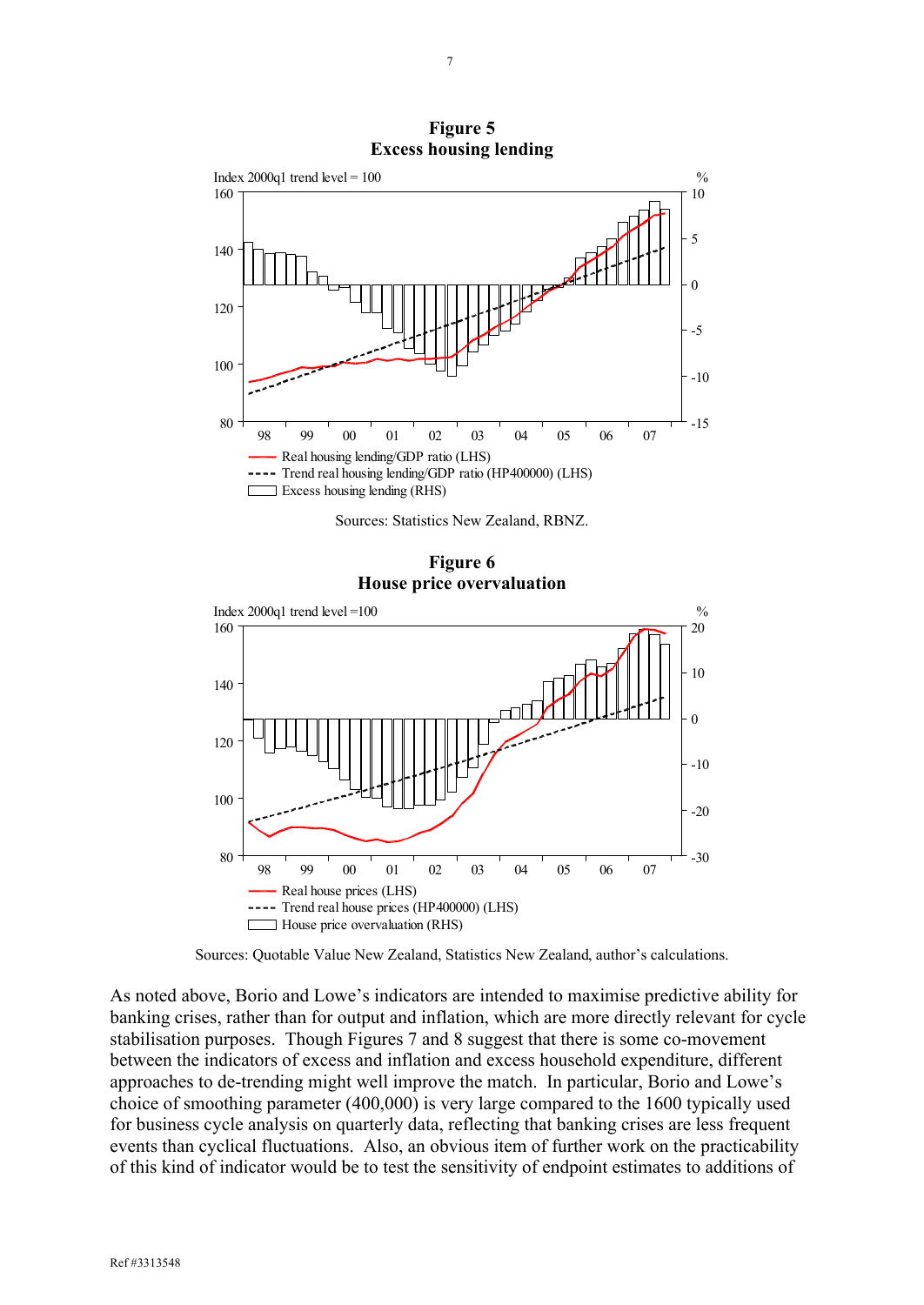data to the end of the sample, and whether the resulting revisions to estimates would matter in practice.

**Figure 7 Housing finance market overheating indicators and non-tradable CPI inflation**



Sources: Quotable Value New Zealand, Statistics New Zealand, RBNZ.

**Figure 8 Excess housing lending and excess household expenditure**



Sources: Quotable Value New Zealand, Statistics New Zealand, RBNZ, author's calculations.

# **D.2. Estimating the procyclical component of lending margins, and calibrating the anti-procyclicality capital requirement to it**

The overheating indicators allow us to estimate (by construction) the procyclical component of the movement in lending margins. Figures 9 and 10 show that a 50:50 weighted index of the two excess indicators shown in Figures 7 and 8 explains a fair proportion of the variance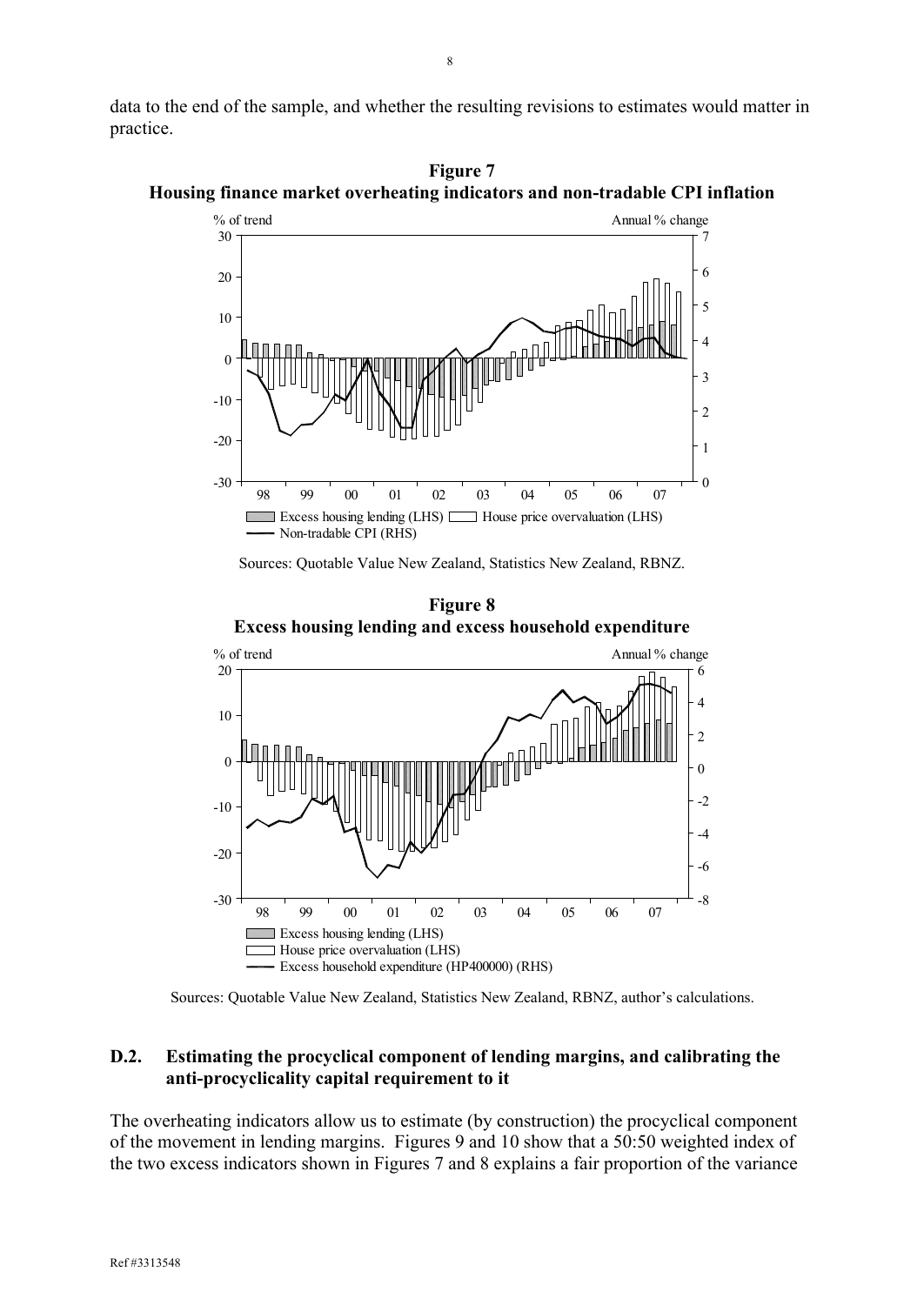in the lending margin and that the relationship is negative<sup>10</sup>, confirming the idea suggested by the house sales co-movement with the lending margin that procyclicality is material. These figures also show that the estimated procyclical component of lending margins moved by around 40 basis points peak-to-trough over the sample period, so the movement in the antiprocyclical capital requirement would have to have an offsetting impact on lending rates of this magnitude.



**Figure 10 Housing finance market overheating indicator and lending margin**



Sources: Quotable Value New Zealand, Statistics New Zealand, RBNZ, author's calculations.

<sup>&</sup>lt;sup>10</sup> estimated by OLS where the lending margin is regressed on the 50:50 weighted index and a constant;  $R^2 =$ 0.39. The correlation is -0.63, slightly stronger than that between the lending margin and house sales shown earlier.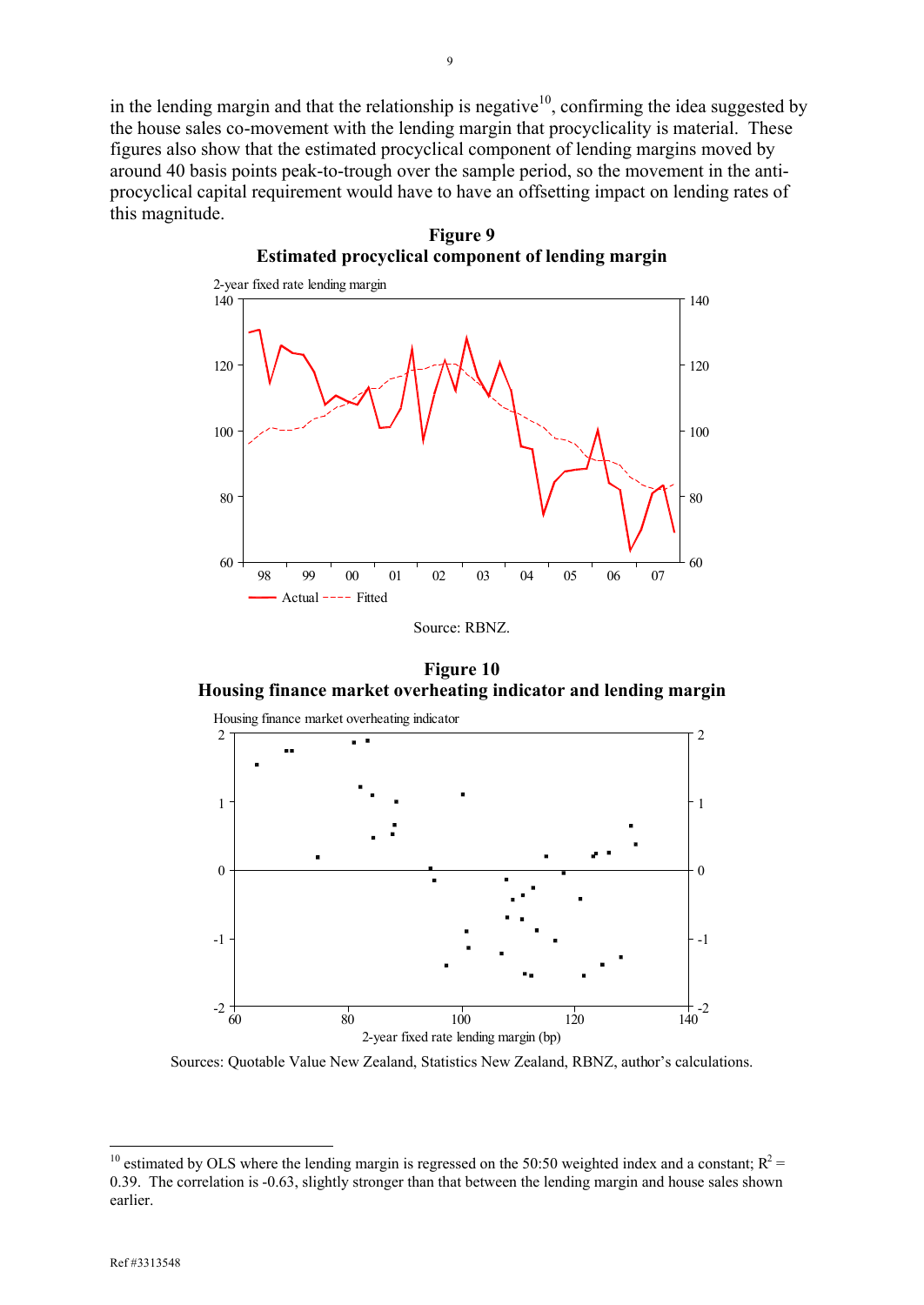The most obvious approach to generating this offset is to use the capital requirement to modify the lender's cost of funding housing loans, by changing the proportion of equity (versus debt) funding. If (1) the lender prices as a markup over the cost of funds, (2) the cost of funds is the weighted average of the cost of debt and the cost of equity capital, and (3) a movement in the regulatory minimum capital requirement for a loan translates dollar-fordollar into a movement in the actual equity capital charge against the loan*,* then a cycle in the proportion of equity to debt funding amounting to just over 3% of each housing loan in amplitude would be needed to generate 40 basis points of offset, assuming that debt costs (say)  $8\%$  p.a. and equity  $20\%$  p.a.  $(3\%$  times  $(20\%$  minus  $8\%) = 36$  basis points). Basel I prudential capital adequacy rules already require banks to hold 2% of a normal housing loan as equity capital, so the anti-procyclicality capital requirement would be moving through a cycle by an amount considerably greater than the prudential capital requirement. To put it another way, if the anti-procyclicality capital requirement had been added to standard prudential capital requirements over the sample period, total regulatory capital on housing loans would have increased two and a half times from cyclical trough to peak.<sup>11</sup>

# **E. THE FEASIBILITY AND LIKELY EFFECTIVENESS OF THE ANTI-PROCYCLICALITY CAPITAL REQUIREMENT**

How easy administratively would it be to impose the anti-procyclicality capital requirement, and would the requirement work as intended?

Implementation of the requirement would be fairly easy, because most major lenders already have to report housing loans for prudential capital adequacy purposes. Compliance cost and practicability considerations would therefore be very minor. Much more material concerns are the actual impact the anti-procyclicality requirement would have on lending rates in practice, and whether the impact would stick over time.

On the former concern, the conditions set out in the calibration calculation set out in the previous section are rather strict. The third condition, that a movement in regulatory capital moves the lender's internal capital charge on loans one-for-one, is probably most questionable. The major lenders in New Zealand (like those elsewhere) routinely target capital holdings well in excess of regulatory minima, typically to attain a desired credit rating for the purposes of marketing and more favourable access to deep wholesale funding markets. For example, over the sample period used here, the large retail banks in New Zealand held Tier 1 capital between 7 and 8 per cent of (Basel I) total risk-weighted assets, against the regulatory requirement over the period of 4 per cent. This difference would have been more than enough to absorb even a tripling of the regulatory capital charge on housing lending (which accounts for about a third of regulatory capital). Figure 11 shows the impact of the anti-procyclicality capital requirement on three of the four major housing lenders had the requirement been imposed<sup>12</sup>, and that the additional capital requirement would have been well within the capital buffer these lenders held above regulatory minima.

<sup>&</sup>lt;sup>11</sup> The percentage movement in the total regulatory capital requirement through the cycle would have been even larger under Basel II's 35% risk weight for normal housing loans under the Standardised credit risk approach, and the even smaller capital charge for housing loans under the IRB approaches.

<sup>&</sup>lt;sup>12</sup> The three lenders chosen account for about two thirds of total housing lending in New Zealand. There is a fourth major lender, but for most of the sample period this lender was not incorporated in New Zealand.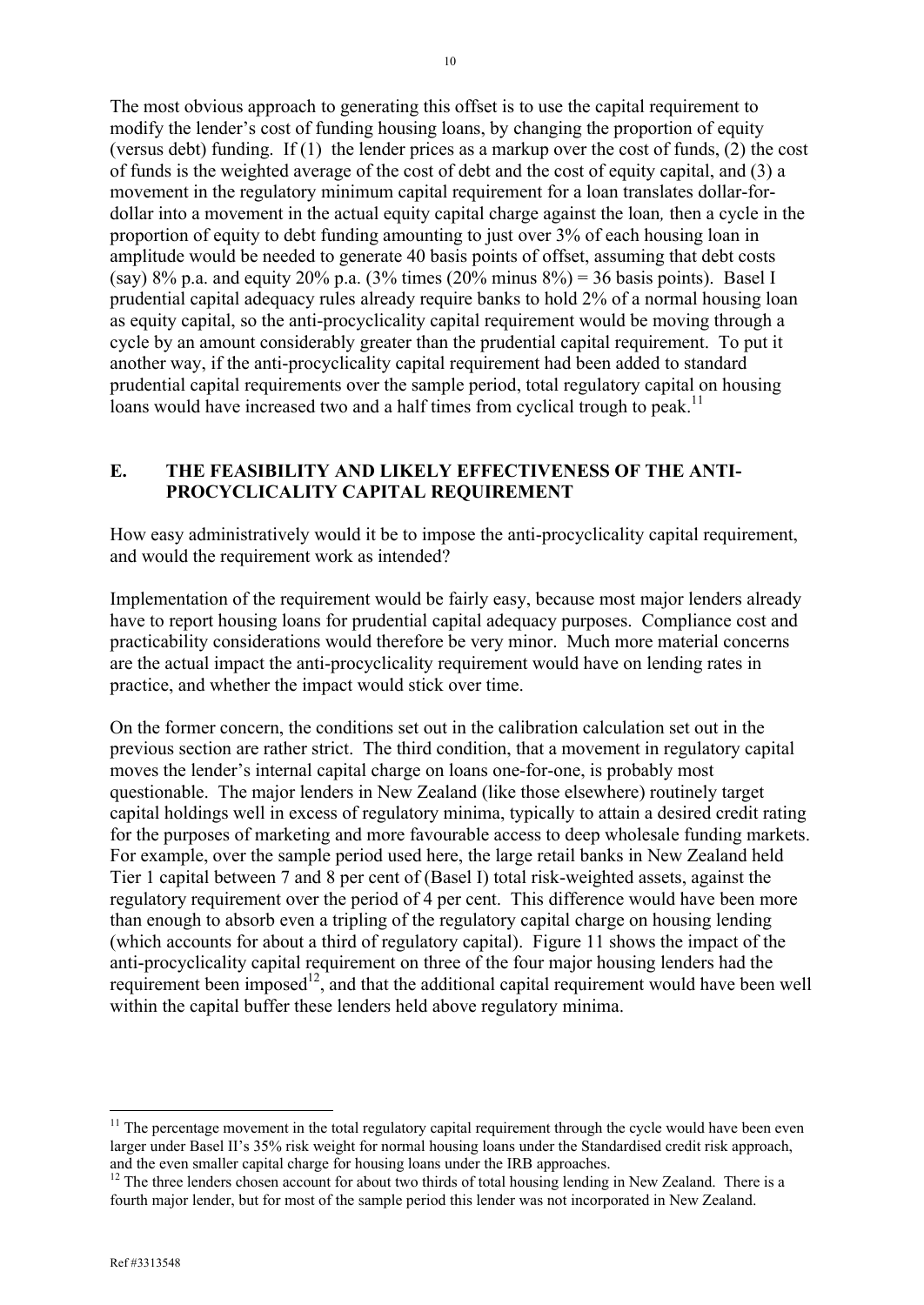**Figure 11 Components of capital for three large New Zealand housing lenders**



Source: RBNZ.

More optimistically, it is possible that banks might have adjusted their target capital levels in response to movement in the regulatory capital charge (for example, if rating agencies are influenced by the buffer of capital over regulatory minima), but the impact through this kind of channel would most likely be well short of one-for-one. It is also possible that an impact on lending rates might arise if announced changes in capital requirements are used by lenders as a coordinating device for concerted movement in lending rates – but any such impact would probably be short-lived in a competitive market with strong incentives to defect from the arrangement.

Whether or not regulatory capital minima are tightly binding constraints on lenders' capital structures, the first condition, that loans are priced as a simple markup over the cost of funds, is also highly questionable. A lender's loan pricing will in general be jointly determined with other choice variables relating to asset quantities and portfolio composition, and depend on such things as market structure, regulatory constraints, credit risk and risk appetite (Santomero, 1984).

Overall, the large margin of capital typically held above regulatory minima suggests that even fairly substantial changes to those minima, including those of the magnitude contemplated with the anti-procyclicality capital requirement, are unlikely to have more than an indirect and diffuse effect on pricing at the individual loan level. This will be particularly the case in the upswing, when capital is relatively cheap and plentiful (shrinking the gap between the cost of debt and the cost of equity capital, on which the effectiveness of changing the proportion of equity capital funding depends). The trough-to-peak movement in the anti-procyclicality capital requirement of roughly 3% of the value of housing loans, as calculated here, should therefore be interpreted as a lower bound on what might be needed in practice fully to offset the estimated procyclical component of lending margins.

If the calibration of the anti-procyclicality requirement was such that it did in fact bite on lending rates through constraining lenders' capital structures, then concerns about avoidance and disintermediation would certainly be raised. Even the magnitudes of movement in regulatory capital requirements contemplated here are probably of the order that most banks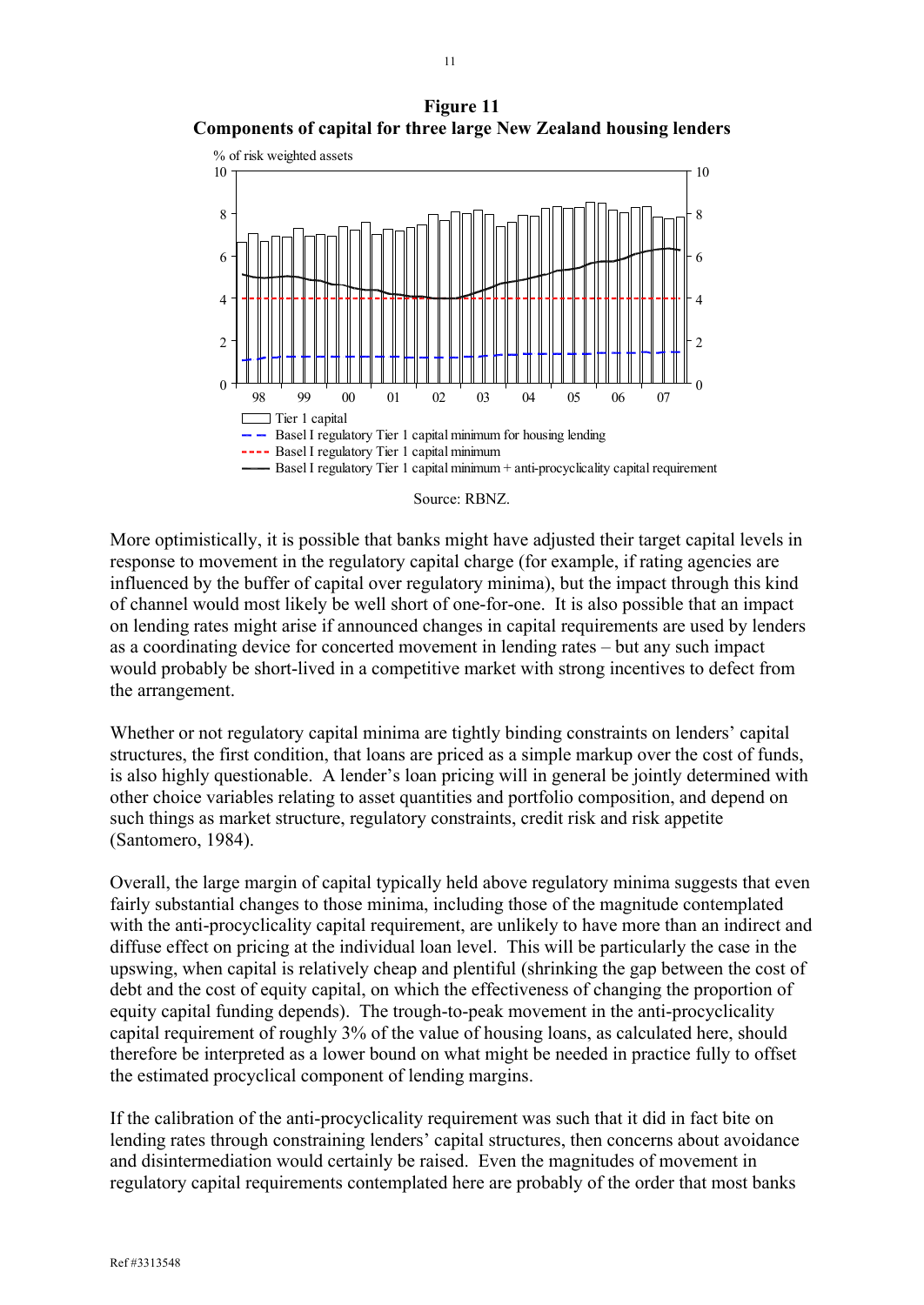in mature lending markets would see as onerous. (This concern about avoidance, of course, afflicts any regulation that seeks to constrain the ability to transact.)

The scope for loan pricing to be moved forcibly by a capital requirement will in general be limited by the difference between the external finance premium charged by the lender subject to the requirement and the next smallest premium available from a lender that is not subject to the requirement. This difference is likely to be quite small in the New Zealand market, which is highly developed and open, and already features an array of close substitutes for loans provided by lenders that are or could be subject to capital requirements. The 40 basis points of offset needed from the capital requirement is sizeable compared to the typical spread of mortgage rates available in the market. And, the possibility of housing loans escaping the intermediated credit sector altogether through securitisation places an ultimate limit on how onerous regulation of lenders can be.

Probably the first leakage of loans from lenders subject to a capital requirement viewed as onerous would be to the balance sheets of offshore parent banks (whose subsidiaries account for the vast majority of housing lending in New Zealand), which are subject, in general, to lower (i.e. standard prudential) capital requirements. Local branches of these parent banks could quite easily take over the New Zealand lending business while offering a more or less identical customer experience, but escaping local capital requirements altogether – a development that would be a shot in the foot for local capital regulation generally.

# **F. CONCLUSIONS**

The overall conclusion of this paper is that capital requirements, at least in the very simple form sketched here, should not be relied upon for a substantial dampening of procyclicality in housing lending margins. This is particularly the case in business cycle upswings, when capital is relatively cheap and plentiful. My calculations suggest that rather large regulatory capital movements would have been needed to offset the 20 basis point lending margin compression apparently due to procyclicality in the upswing of the sample period – regulatory capital movements of a magnitude such that avoidance and disintermediation would probably have been a serious risk.

The impact of the requirement in a downswing might be a different story. The flipside of margin compression in upswings is margin expansion and curtailment of lending in downswings, which are potentially more deleterious to economic performance because of the added risk of financial instability in a downswing. The material relaxation of the antiprocyclicality capital requirement going into a downswing might at the margin be successful in preventing financial distress, or the fear of impending financial distress, from generating a credit crunch that would exacerbate the downswing. In effect, the required build-up of a large minimum capital buffer through the upswing would ensure that the lender was protected to some degree from any sharp rise in the cost and availability of capital in the downswing. In this sense, the anti-procyclicality capital requirement might be better as an airbag than as a brake.

This paper has deliberately taken a simple and cursory approach to the assembly of the elements making up the anti-procyclicality capital requirement. The purpose of the paper is to explore whether there is any practical merit in the idea at all. The conclusion is probably yes, under certain circumstances, but not a great deal should be expected. Rough magnitudes suggest disintermediation would be a real risk if the requirement were too ambitious.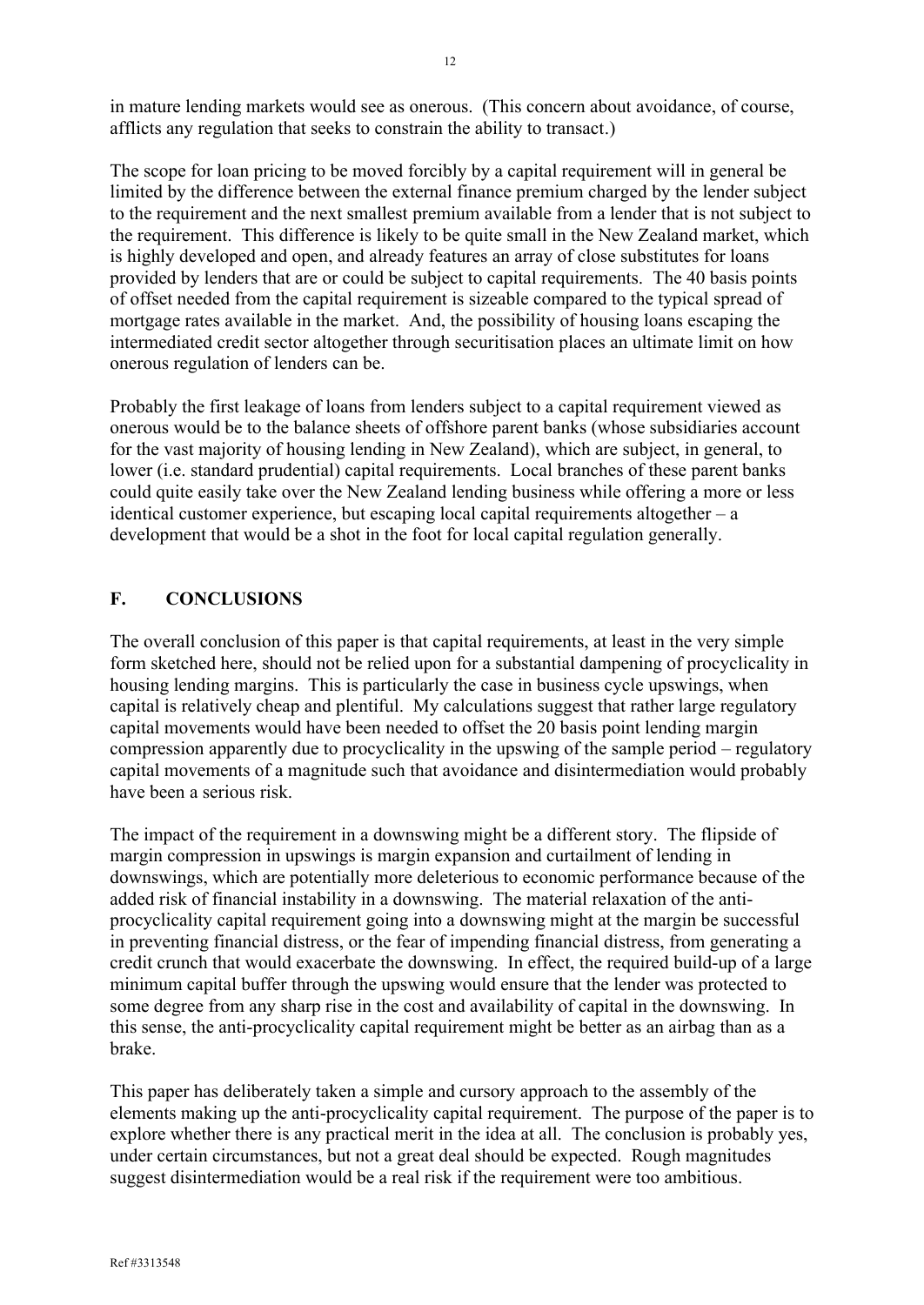Further empirical work that would be needed to establish workability and a favourable cost/benefit ratio has been noted through this paper in various places. To summarise, the further work includes:

- better understanding the housing loan demand curve, the elasticity of housing loan demand to the interest rate, and their behaviour over the cycle – which would illuminate the potential benefits of curbing procyclicality in terms of the ultimate objective of dampening the business cycle;
- estimating the level of intervention on lenders' capital structures that is likely to be tolerated before avoidance and disintermediation become a material concern; and
- development and analysis of better indicators of the cyclical state of the housing finance market, which would be needed to establish the credibility of the indicators before they are used in rule making.

# **G. REFERENCES**

Bennett, A (2006) "Lending war worry for Bollard", *New Zealand Herald*, October 9

Bernanke, B and M Gertler (1989) "Agency costs, net worth, and business fluctuations", *American Economic Review 79(1)*, 14-31

Blackmore, M, P Bushnell, T Ng, A Orr, M Reddell, and G Spencer (2006) *Supplementary Stabilisation Instruments: Initial Report to Governor, Reserve Bank of New Zealand and Secretary to the Treasury*, accessed at www.rbnz.govt.nz

Borio, C and P Lowe (2004) "Securing sustainable price stability: should credit come back from the wilderness?" *BIS Working Paper No. 157*, accessed at www.bis.org

Borio, C and I Shim (2007) "What can (macro-)prudential policy do to support monetary policy?", *BIS Working Paper No. 242*, accessed at www.bis.org

Carmichael, J and N Esho (2001) "Asset price bubbles and prudential regulation", *Australian Prudential Regulation Authority Working Paper 2001 – 03*, accessed at www.apra.gov.au

Craig, R, E Davis and A Pascual (2006) "Sources of procyclicality in East Asian financial systems", in S Gerlach and P Gruenwald (eds.), *Procyclicality of financial systems in Asia*, New York: Palgrave MacMillan

Dell'Ariccia, G and R Marquez (2006) "Lending booms and lending standards", *Journal of Finance 61(5)*, 2511-2546.

Fisher, C and P Gai (2005) "Financial stability, monetary stability and public policy", *Bank of England Quarterly Bulletin*, Winter, 440-451.

Goodhart, C (2005a) "Beyond current policy frameworks", *BIS Working Paper No. 189*, accessed at www.bis.org